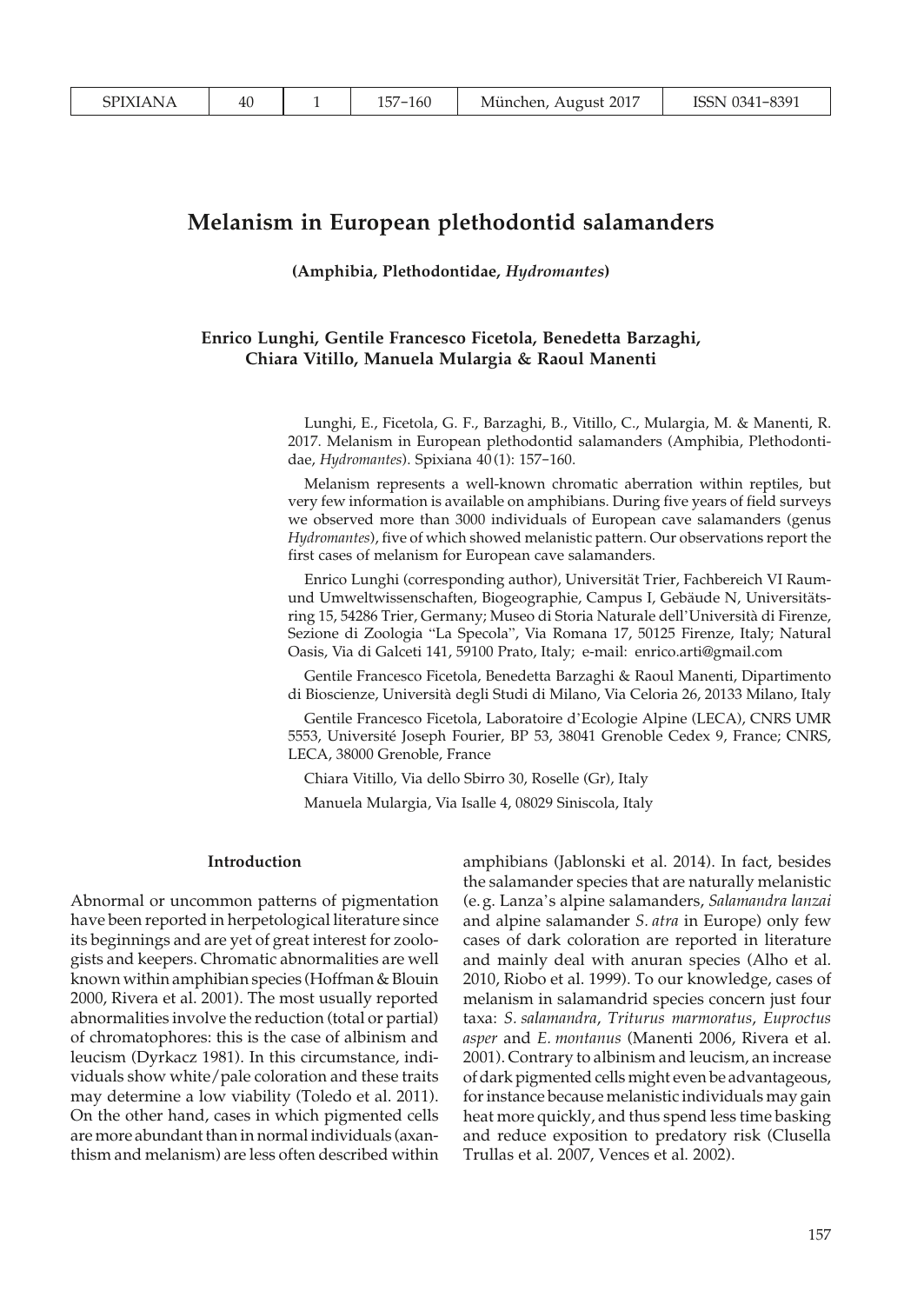

**Fig. 1. A.** Melanistic juvenile of *Hydromantes imperialis* found during early summer of 2014. **B.** Melanistic juvenile of *H. flavus* found in spring 2016.

### **Results**

Here we report the first observations of melanism in European plethodontids (genus *Hydromantes*; see Wake 2013 for further explanation on taxonomy). During 2012-2016, we investigated populations of the eight species of European *Hydromantes*, and observed more than 3000 individuals: (*H. strinatii*: 164, *H. ambrosii*: 593, *H. italicus*: 546, *H. flavus*; 302, *H. supramontis*: 392, *H. imperialis*: 900, *H. sarrabusensis*: 103 and *H. genei*: 275). We detected a total of five melanistic individuals in three of the eight species: *Hydromantes flavus* (3), *H. imperialis* (1) and

*H. ambrosii bianchii* (1). In 2014 we found one melanistic juvenile *H. imperialis* (total length: 3 cm) in a cave located in Ogliastra district (Eastern Sardinia, Lat. 39.85° Lon. 9.46°) (Fig. 1A) and one melanistic adult female of *H. a. bianchii* (total length: 11 cm) in the La Spezia district (Eastern Liguria, Lat. 44.08° Lon. 10.02°) (Fig. 2A). In two occasions (2015 and 2016) we found melanistic *H. flavus* in a cave located in Nuoro district (North-eastern Sardinia, Lat. 40.46° Lon. 9.52°): the first individual was a female (total length: 12 cm; Fig. 2C); the second one was a juvenile (total length: 7.5 cm, Fig. 1B). Finally, in another cave of the Nuoro district (Lat. 40.51° Lon.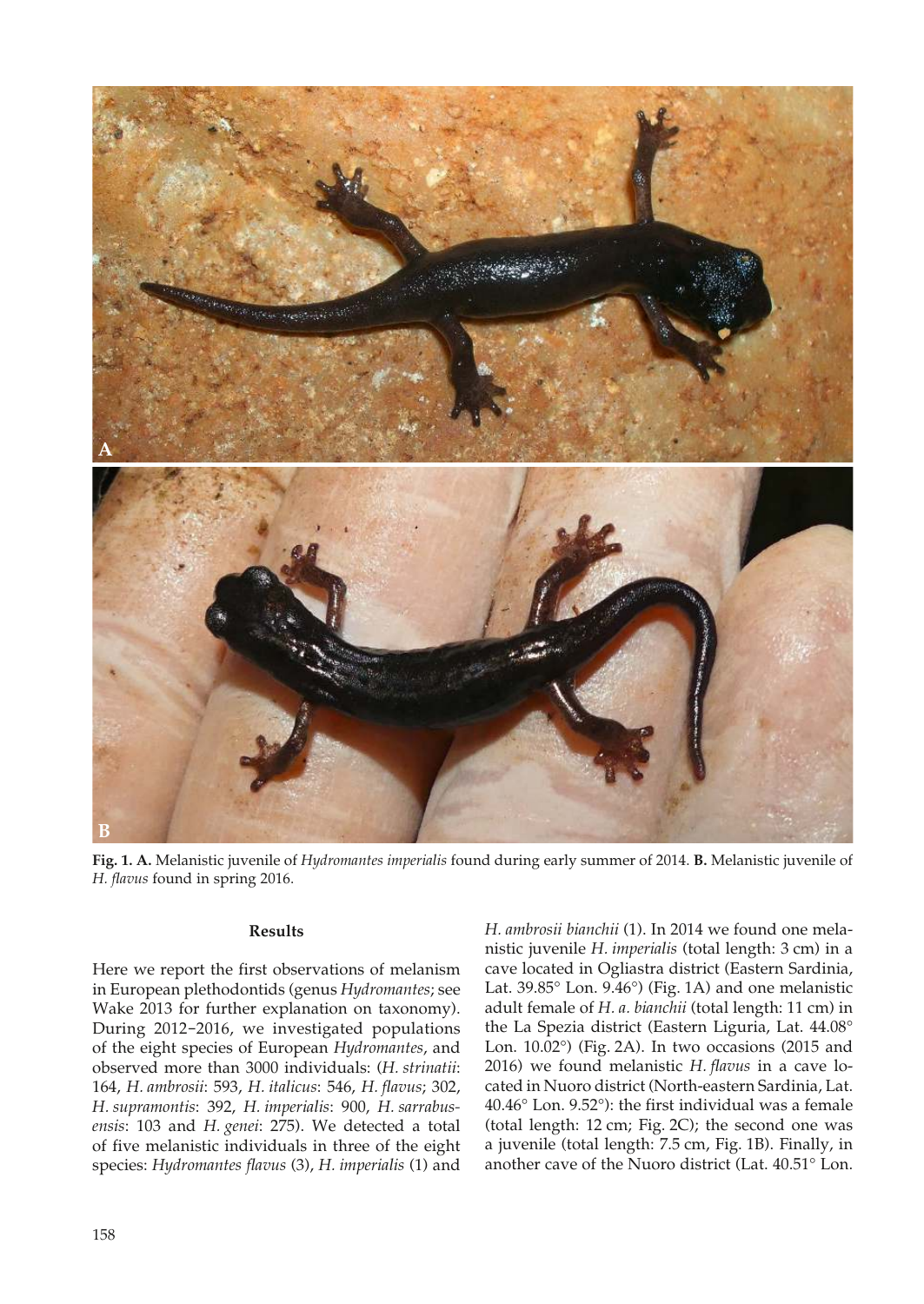9.61°), in 2015 we found one adult melanistic male with total length of 11 cm (Fig. 2B). All melanistic salamanders showed a dark pigmentation covering most of upper part of their body. In *H. flavus* adults (Fig. 2B-C), both limbs and flanks showed a more pale dark coloration, as normally these body parts are lighter or totally depigmented (Lanza et al. 2006).

Even if extensive studies have been performed on European plethodontids, no mention to melanistic individuals were reported (Lanza et al. 1995, 2006). In fact these species normally have a cryptic habitus, avoiding direct exposure to the sun and becoming thermally conform with exploited environment (Lunghi et al. 2016). Our findings indicate that melanism represents a quite rare condition in *Hydromantes* salamanders, but that can be observed both in juveniles and adults.

Our study provides the first observations of melanistic patterns occurred in European plethodontids.

### **Acknowledgements**

E. Lunghi is supported by The Mohamed bin Zayed Species Conservation Fund, The National Speleological Society and Instrumentl. The study was conducted under Italian Ministerial Authorization (Ministry of the Environment, 9384/PNM of 12/05/2015).

#### **References**

- Alho, J. S., Herczeg, G., Söderman, F., Laurila, A., Jönsson, K. I. & Merilä J. 2010. Increasing melanism along a latitudinal gradient in a widespread amphibian: local adaptation, ontogenic or environmental plasticity? BMC Evolutionary Biology 10: 317.
- Clusella Trullas, S., van Wyk, J. H. & Spotila, J. R. 2007. Thermal melanism in ectotherms. Journal of Thermal Biology 32: 235-245. doi:10.1016/j.jtherbio.2007.01.013
- Dyrkacz, S. 1981. Recent instances of albinism in North American amphibians and reptiles. Herpetological circular 11: 1-31.
- Hoffman, E. A. & Blouin, M. S. 2000. A review of colour and pattern polymorphisms in anurans. Biological Journal of the Linnean Society 70: 633-665.
- Jablonski, D., Alena, A., Vlček, P. & Jandzik, D. 2014. Axanthism in amphibians: a review and the first record in the widespread toad of the *Bufotes viridis* complex (Anura: Bufonidae). Belgian Journal of Zoology 144: 93-101.
- Lanza, B., Caputo, V., Nascetti, G. & Bullini, L. 1995. Morphologic and genetic studies of the European plethodontid salamanders: taxonomic inferences (genus *Hydromantes*). Monografie del Museo Regionale di Scienze Naturali, Torino 16: 1-366.



**Fig. 2.** Three melanistic adults of *Hydromantes*: **A.** *H. ambrosii* found in summer 2014; **B.** a female and **C.** a male of *H. flavus* found in autumn 2015.

- – , Pastorelli, C., Laghi, P. & Cimmaruta, R. 2006. A review of systematics, taxonomy, genetics, biogeography and natural history of the genus *Speleomantes* Dubois, 1984 (Amphibia Caudata Plethodontidae). Atti del Museo Civico di Storia Naturale di Trieste 52: 5-135.
- Lunghi, E., Manenti, R., Canciani, G., Scarì, G., Pennati, R. & Ficetola, G. F. 2016. Thermal equilibrium and temperature differences among body regions in European plethodontid salamanders. Journal of Thermal Biology 60: 79-85. doi:10.1016/j.jtherbio.2016.06.010
- Manenti, R. 2006. Un cas de mélanisme chez *Euproctus montanus* (Savi, 1838). Bulletin de la Société Herpétologique de France 117: 65-66.